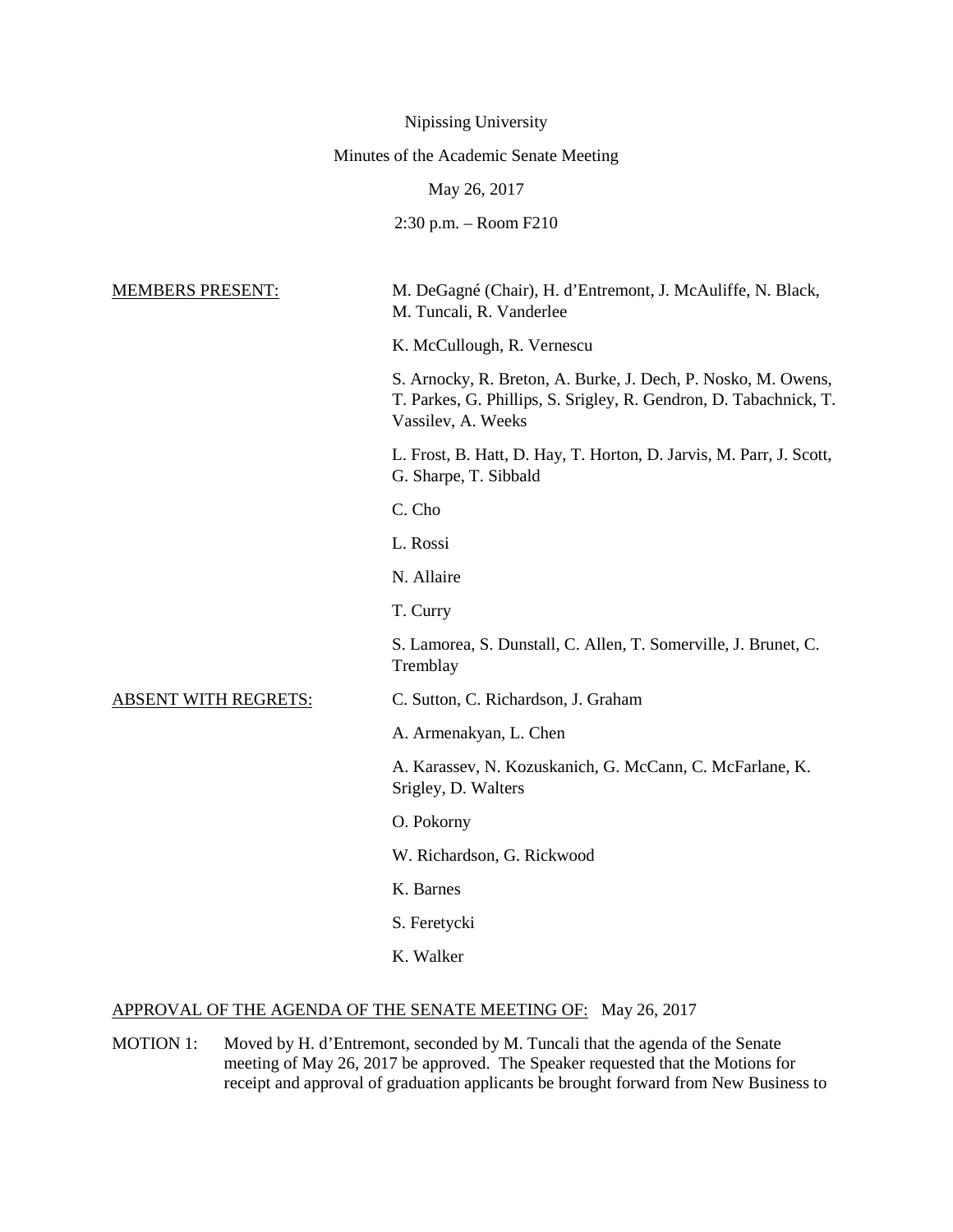Reading and Disposing of Communications. CARRIED

# ADOPTION OF THE MINUTES OF THE SENATE MEETING OF: April 21, 2017

MOTION 2: Moved by H. d'Entremont , seconded by M. Tuncali that the minutes of the Senate meeting of April 21, 2017 be adopted. The May 12, 2017 Senate meeting was cancelled due to a lack of quorum. CARRIED

# BUSINESS ARISING FROM THE MINUTES

Senator Lamorea requested that the April 21, 2017 Senate Minutes be revised to indicate that the NUSU Executive Retreat was held April 28-30, 2017.

Facilities Director, David Drenth, responded to a concern raised at the April 21, 2017 Senate meeting regarding the use of University bulletin boards. Mr. Drenth advised that many of the bulletin boards were in the process of being removed so that painting and/or renovations could take replace over the summer months. The bulletin boards will be back in place by September.

Technology Services Director, Heather Hersemeyer, responded to a request for information regarding whether the University was moving away from WebAdvisor. Ms. Hersemeyer advised that Ellucian, formerly Datatel, is replacing the current WebAdvisor platform with Ellucian Colleague Self Service. This is a good news story for students, faculty and staff as the new platform is built on a modern programming language (MVC) which provides a friendlier and more versatile end user experience. The UTS programmers are currently doing onsite training in this new language and will begin to convert the existing WebAdvisor services to the new platform over the next year. Further updates on the process will be provided as needed.

# READING AND DISPOSING OF COMMUNICATIONS

CARRIED

| <b>MOTION 3:</b> | Moved by M. Tuncali, seconded by H. d'Entremont that Senate consider receipt of the<br>Report on Graduation Applicants dated May 25, 2017.<br><b>CARRIED</b>            |
|------------------|-------------------------------------------------------------------------------------------------------------------------------------------------------------------------|
| MOTION 4:        | Moved by M. Tuncali, seconded by S. Lamorea that Senate receive the Report on<br>Graduation Applicants dated May 25, 2017.<br><b>CARRIED</b>                            |
| <b>MOTION 5:</b> | Moved by M. Tuncali, seconded by S. Lamorea that Senate grant approval to graduate to<br>the students listed in the Report on Graduation Applicants dated May 25, 2017. |

# REPORTS OF STANDING COMMITTEES AND FACULTY OR UNIVERSITY COUNCILS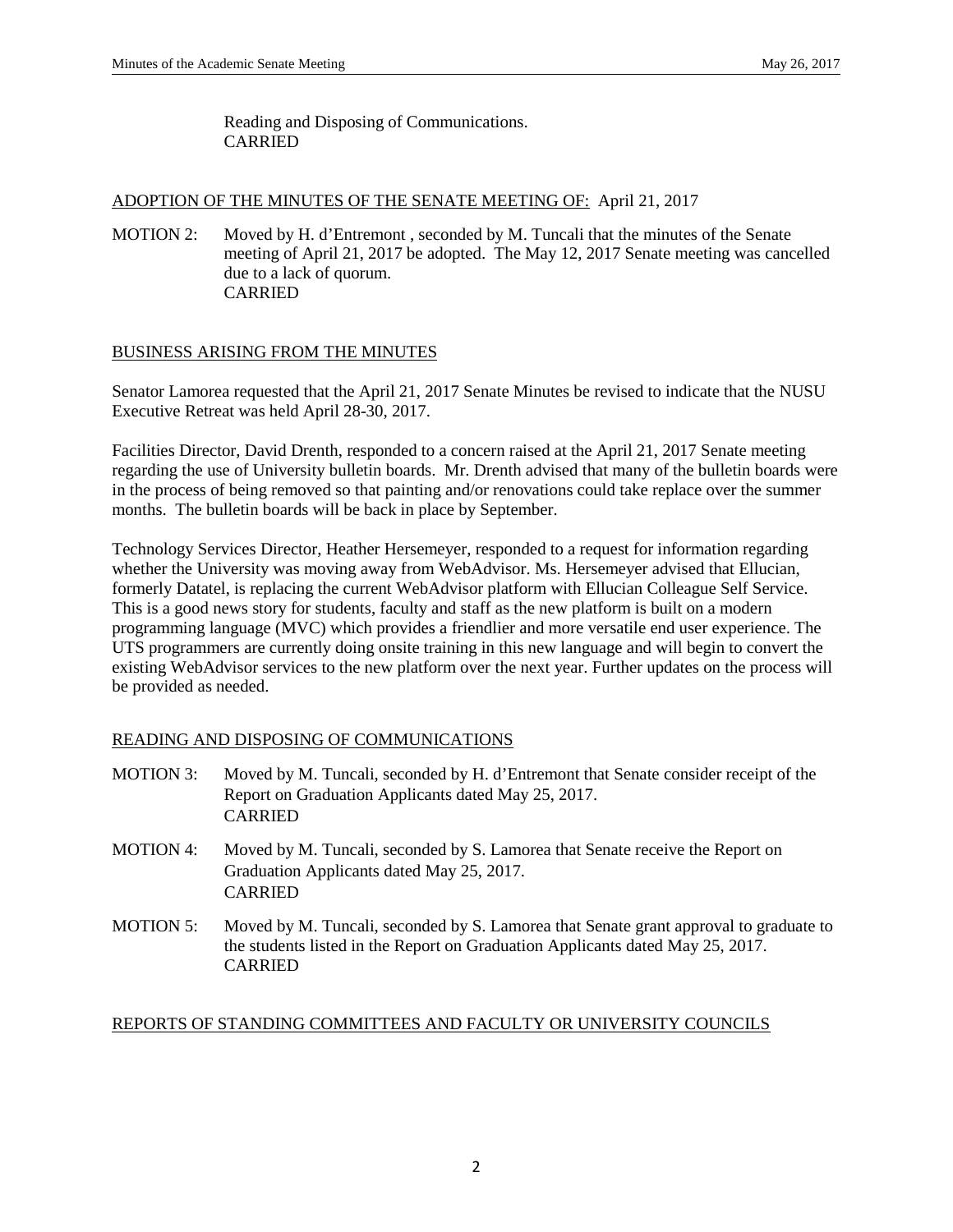# **SENATE EXECUTIVE COMMITTEE**

- MOTION 6: Moved by M. DeGagné, seconded by H. d'Entremont that Senate receive the Report of the Senate Executive Committee dated May 4, 2017. CARRIED
- MOTION 7: Moved by M. DeGagné, seconded by S. Lamorea that Senate receive the Report of the Senate Executive Committee dated May 12, 2017. CARRIED
- MOTION 8: Moved by M. DeGagné, seconded by M. Owen that the Report of the Senate Executive Committee dated May 18, 2017 be received. CARRIED
- MOTION 9: Moved by M. DeGagné, seconded by A. Weeks that the Annual Report of the Senate Executive Committee dated May 18, 2017 be received. CARRIED

# **BY-LAWS AND ELECTIONS SUBCOMMITTEE**

MOTION 10: Moved by D. Tabachnick, seconded by S. Lamorea that the Annual Report of the By-Laws and Elections Subcommittee dated May 18, 2017 be received. CARRIED

# **HONORARY DEGREES SUBCOMMITTEE**

MOTION 11: Moved by M. DeGagné, seconded by S. Lamorea that the Annual Report of the Honorary Degrees Subcommittee, dated May 2, 2017 be received. A request was made that the Report be corrected and that all future correspondence and/or announcements indicate the correct title of Tom Jenkins' co-authored book entitled INGENIOUS: How Canadian Innovators Made the World Smarter, Smaller, Kinder, Safer, Healthier, Wealthier, and Happier. CARRIED

# **PLANNING AND PRIORITIES COMMITTEE**

- MOTION 12: Moved by H. d'Entremont, seconded by M. Tuncali that the Report of the Planning and Priorities Committee dated April 28, 2017, be received. CARRIED
- MOTION 13: Moved by H. d'Entremont, seconded by M. Tuncali that Senate approve the Academic Plan 2017-2022 as outlined in the attached document. CARRIED
- MOTION 14: Moved by H. d'Entremont, seconded by A. Burke that the Annual Report of the Planning and Priorities Committee dated May 18, 2017, be received. The Provost advised that the Fine Arts, Geography and Criminal Justice IQAP Reviews should have been included in the Annual Report under programs scheduled for review in 2017-18. CARRIED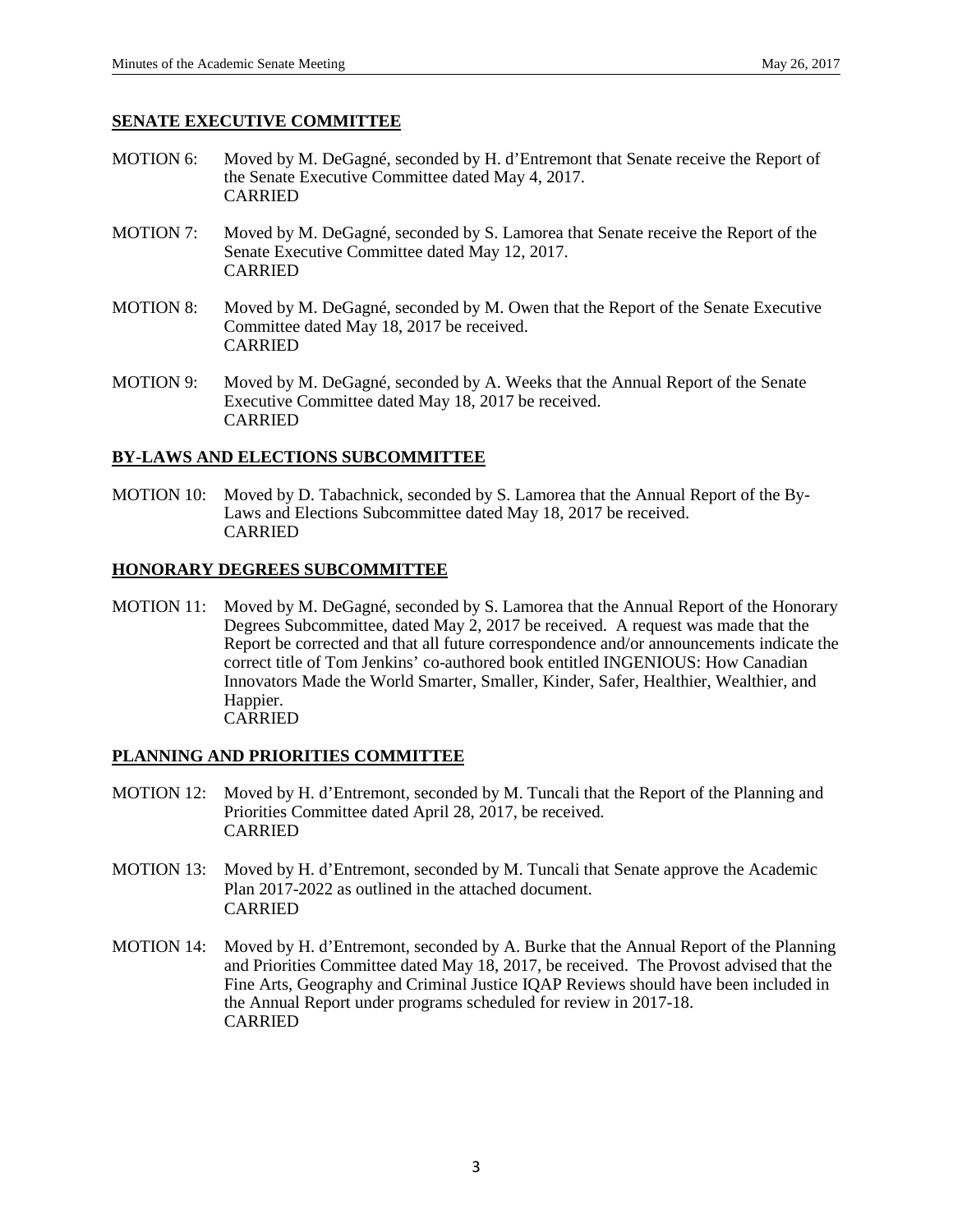# **UNDERGRADUATE STUDIES COMMITTEE**

MOTION 15: Moved by H. d'Entremont, seconded by M. Tuncali that the Annual Report of the Undergraduate Studies Committee, dated May 12, 2017 be received. CARRIED

# **STUDENT APPEALS COMMITTEE**

MOTION 16: Moved by H. d'Entremont, seconded by T. Parkes that the Annual Report of the Student Appeals Committee, dated May 4, 2017 be received. CARRIED

#### **TEACHING AND LEARNING COMMITTEE**

MOTION 17: Moved by M. Tuncali, seconded by S. Lamorea that the Annual Report of the Teaching and Learning Committee dated May 2, 2017 be received. CARRIED

#### **LIBRARY ADVISORY SUBCOMMITTEE**

MOTION 18: Moved by M. Tuncali, seconded by R. Gendron that the Annual Report of the Library Advisory Subcommittee, dated April 27, 2017 be received. CARRIED

#### **TECHNOLOGY AND INFRASTRUCTURE COMMITTEE**

MOTION 19: Moved by M. Tuncali, seconded by D. Jarvis that the Annual Report of the Technology and Infrastructure Committee, dated May 8, 2017 be received. CARRIED

#### **RESEARCH COUNCIL**

MOTION 20: Moved by J. McAuliffe, seconded by M. Tuncali that the Annual Report of the Research Council, dated May 12, 2017 be received.

#### **GRADUATE STUDIES COUNCIL**

MOTION 21: Moved by J. McAuliffe, seconded by J. Dech that the Annual Report of the Graduate Studies Council dated May 9, 2017 be received. CARRIED

#### OTHER BUSINESS

The President presented the 2016-17 Annual Tenure and Promotion Report.

- MOTION 22: Moved by J. McAuliffe, seconded by M. Tuncali that Senate approves the changes to the Masters in Sociology – Applied Social Research course curriculum documents as outlined in the attached document. CARRIED
- MOTION 23: Moved by J. McAuliffe, seconded by M. Tuncali that Senate approves the removal of the antirequisite for the following Sociology courses: SOCI 5206 Determinants of Population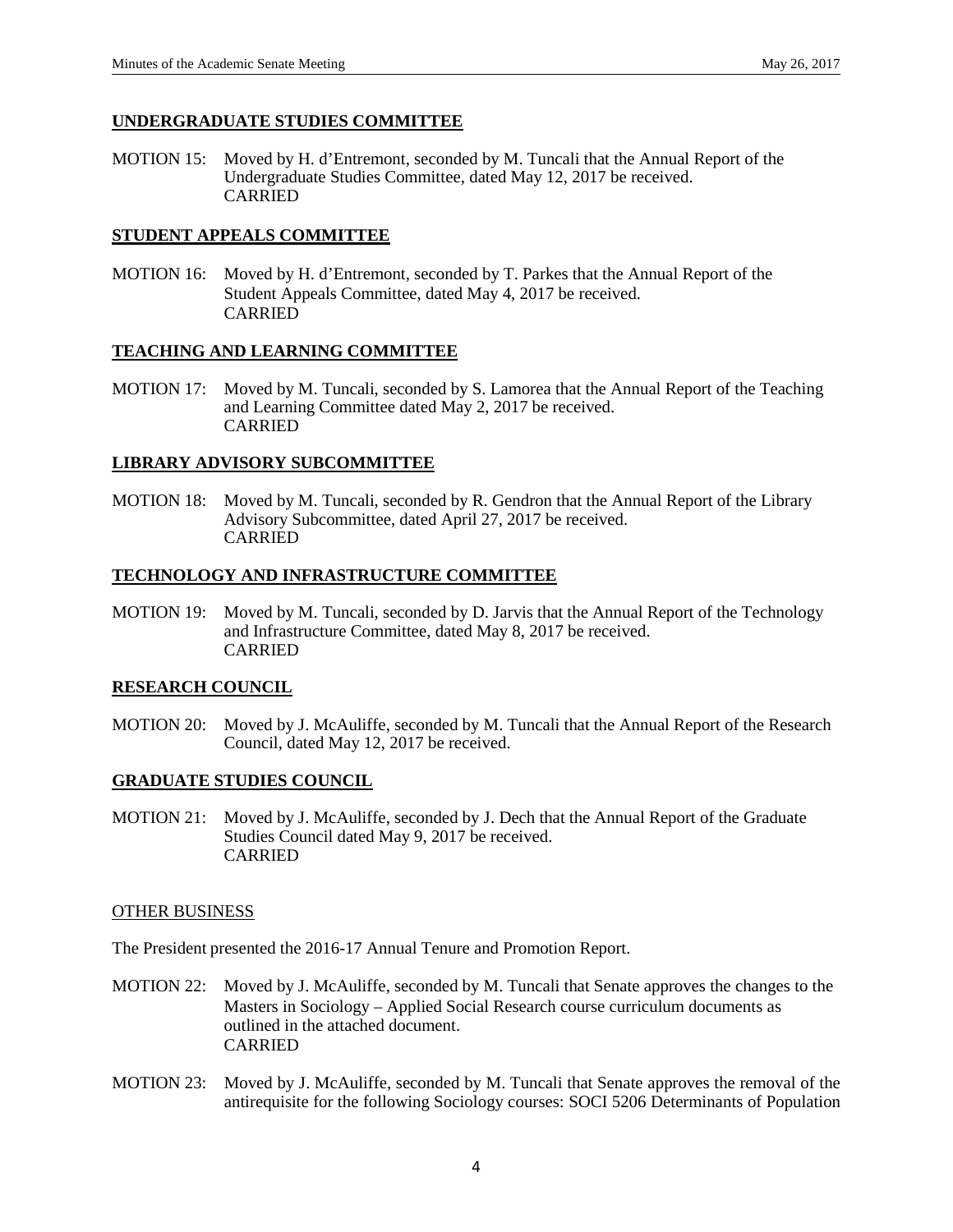Change, SOCI 5227 Science, Technology and Environment, and SOCI 5547 Education and Inequality.

Descriptive Date:

- 1) SOCI 5206 Determinants of Population Change Antirequisite: SOCI 4206
- 2) SOCI 5227 Science, Technology and Environment Antirequisite: SOCI 4227
- 3) SOCI 5547 Education and Inequality Antirequisite: SOCI 4547

Rationale:

The courses listed as antirequisite to the graduate level MA Sociology courses have different course descriptions and course expectations. For this reason they should not be listed as antirequisite. CARRIED

# **ELECTIONS**

- Elect one Senator to serve as Deputy Speaker of Senate for a two-year term effective July 1, 2017 **N. Colborne - ACCLAIMED**
- Elect one (1) tenured faculty member from the Education faculty to serve on the search committee for the Provost and Vice-President, Academic and Research. Please note that the faculty member must be available to attend meetings on June 2 and June 15. **K. Ferguson - ACCLAIMED**
- Be it resolved that the Nipissing University Senate elect three of its Members to serve on the Standing Joint Committee of the Nipissing University Board of Governors and the Nipissing University Senate on Governance.

**G. Phillips - ACCLAIMED D. Tabachnick - ACCLAIMED J. Nadeau- ACCLAIMED**

# NEW BUSINESS

The Provost provided an overview of the 2017-18 Operating Budget. The Budget was distributed in advance to Senators by e-mail and will be presented to the Board on June 1. The Speaker thanked the Provost for providing the opportunity for discussion and advised that elections would be held in the fall for Senators to sit on the Budget Committee. Senator Burke also thanked the Administration Team for providing a more comprehensive budget in advance.

The Provost provided an update on the draft Strategic Mandate Agreement (SMA) 2017-20. The Draft Submission Template between the Ministry of Advanced Education and Skills Development and Nipissing University is essentially a negotiation and we have to work within the template provided. The SMA will be presented to the Board on June 1, and a meeting with the Ministry will be held in the near future. The Provost asked Senators to provide suggestions and feedback.